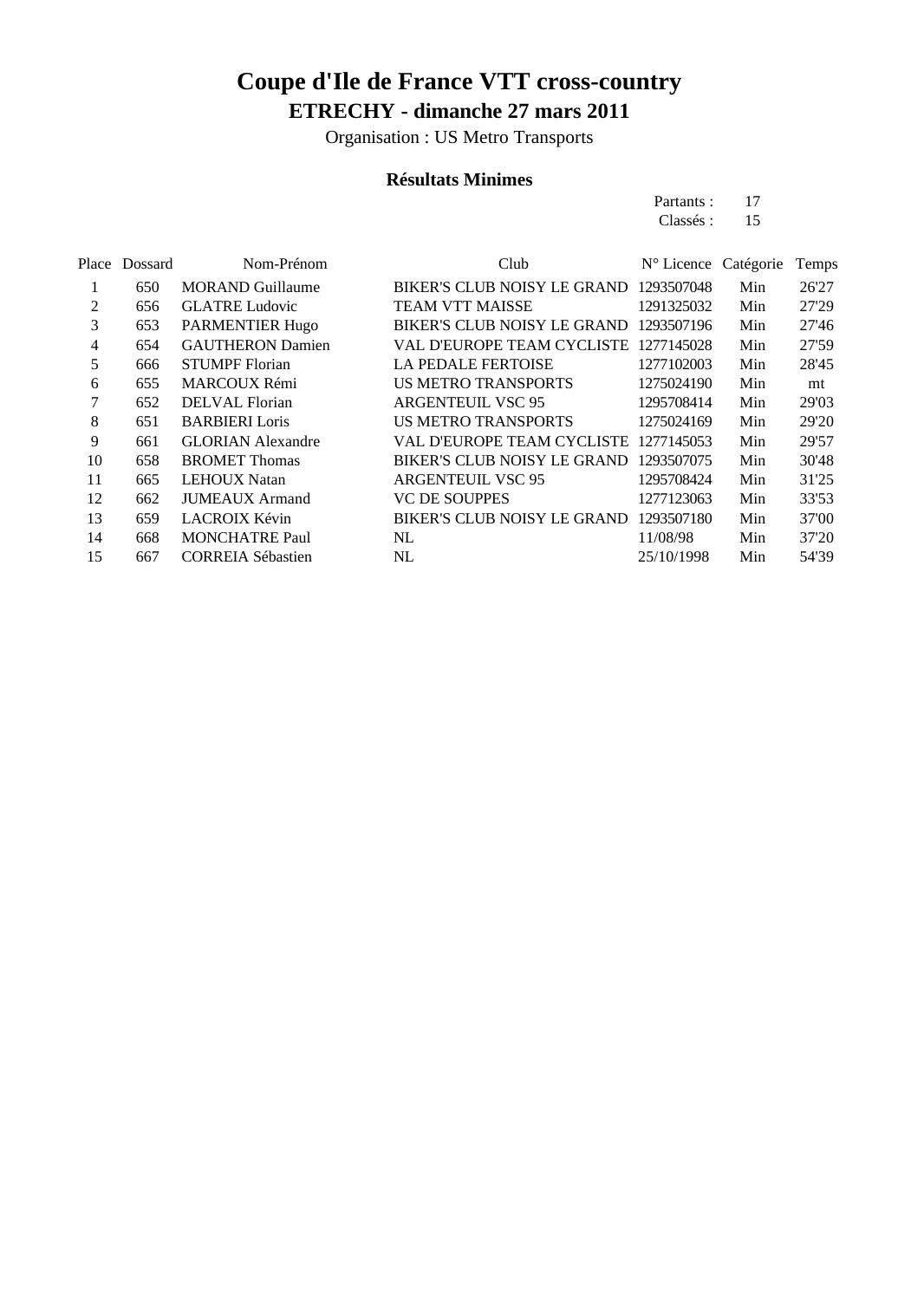Organisation : US Metro Transports

#### **Résultats Scratch Minimes Filles et Cadettes**

#### Partants : 7<br>Classés : 7 Classés : 7

|   | Place Dossard | Nom-Prénom             | Club                                  | N° Licence Catégorie Temps |       |       |
|---|---------------|------------------------|---------------------------------------|----------------------------|-------|-------|
|   | 503           | <b>LEBRAS</b> Justine  | <b>ARGENTEUIL VSC 95</b>              | 1295708416                 | Cad F | 30'41 |
| 2 | 500           | <b>MACE Charlotte</b>  | <b>CS BRETIGNY</b>                    | 1291347113                 | Cad F | 31'46 |
|   | 600           | <b>CROQUISON Ellie</b> | <b>US METRO TRANSPORTS</b>            | 1275024119                 | Min F | 32'06 |
| 4 | 504           | <b>CALDERAN Léa</b>    | <b>CS BRETIGNY</b>                    | 1291347145                 | Cad F | 32'28 |
|   | 601           | <b>GARNIER Mélanie</b> | VAL D'EUROPE TEAM CYCLISTE 1277145030 |                            | Min F | 35'59 |
| 6 | 501           | <b>DELON</b> Clara     | <b>ARGENTEUIL VSC 95</b>              | 1295708419                 | Cad F | 36'58 |
|   | 502           | LECOUE Alexandra       | <b>ARGENTEUIL VSC 95</b>              | 1295708422                 | Cad F | 41'20 |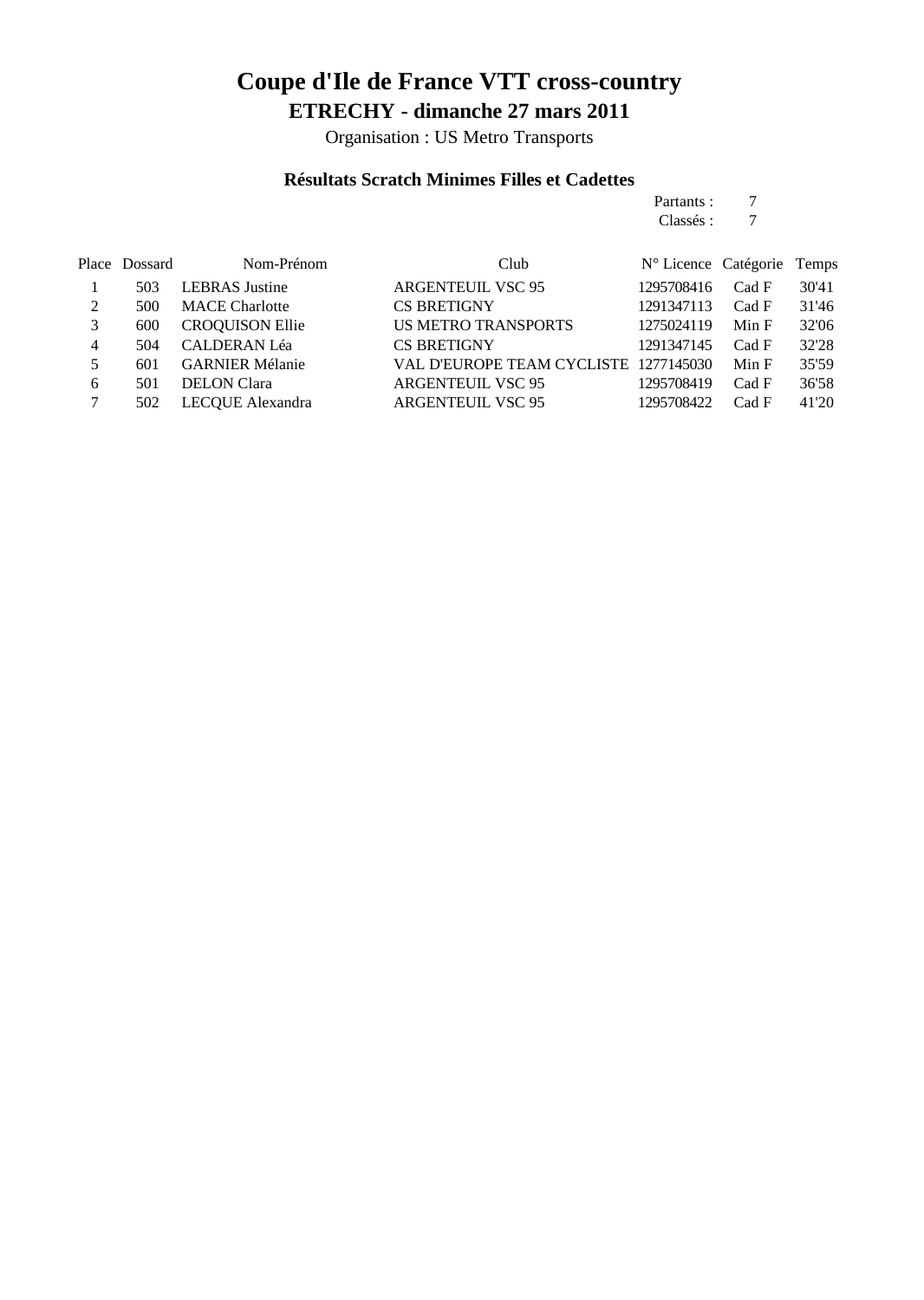Organisation : US Metro Transports

### **Résultats Cadets**

| Partants: | 20 |
|-----------|----|
| Classés : | 19 |

|    | Place Dossard | Nom-Prénom                | Club                           | N° Licence Catégorie |     | Temps   |
|----|---------------|---------------------------|--------------------------------|----------------------|-----|---------|
|    | 550           | <b>DUCOS</b> Axel         | US DOMONT CYCLISME             | 1295702089           | Cad | 44'12   |
| 2  | 551           | <b>JUMEAUX Henry</b>      | <b>VC SULPICIEN</b>            | 1277123036           | Cad | 44'40   |
| 3  | 568           | <b>DUBAU Lucas</b>        | <b>ACB REIMS</b>               | 0751013252           | Cad | 44'45   |
| 4  | 564           | <b>OCHOA Piero</b>        | <b>CSM CLAMART CYCLISME 92</b> | 1292411190           | Cad | 45'16   |
| 5  | 555           | <b>BRIATTA Hugo</b>       | <b>US METRO TRANSPORTS</b>     | 1275024 245          | Cad | 46'41   |
| 6  | 554           | <b>RAVENEL Benoît</b>     | <b>US METRO TRANSPORTS</b>     | 1275024 015          | Cad | 47'20   |
|    | 558           | PEREIRA PINTO Filipe      | OC VAL D'OISE                  | 1295712163           | Cad | 47'49   |
| 8  | 556           | <b>MIRAMON Pierre</b>     | <b>ARGENTEUIL VSC 95</b>       | 1295708225           | Cad | 48'15   |
| 9  | 569           | DUBAU Joshua              | <b>ACB REIMS</b>               | 0751013253           | Cad | 48'30   |
| 10 | 561           | <b>GALOIS Maxime</b>      | <b>US METRO TRANSPORTS</b>     | 1275024172           | Cad | 49'24   |
| 11 | 566           | <b>BARDONNET</b> Corentin | <b>AC ORSAY</b>                | 1291326004           | Cad | 49'44   |
| 12 | 565           | <b>SERPIER Antoine</b>    | <b>ACB REIMS</b>               | 0751013330           | Cad | 50'30   |
| 13 | 552           | <b>BIELLO</b> Aurélien    | AS ENGHIEN LA BARRE            | 1295713080           | Cad | 52'19   |
| 14 | 553           | <b>VIDAL Florian</b>      | <b>ARGENTEUIL VSC 95</b>       | 1295708029           | Cad | 53'57   |
| 15 | 559           | <b>OSADNIK Alvin</b>      | CC MENNECY VILLEROY            | 1291329017           | Cad | 55'31   |
| 16 | 560           | <b>ELIARD Nicolas</b>     | <b>US METRO TRANSPORTS</b>     | 1275024 253          | Cad | 57'20   |
| 17 | 562           | <b>LESACHEY Lucas</b>     | <b>US METRO TRANSPORTS</b>     | 1275024 130          | Cad | 58'34   |
| 18 | 557           | PINSARD Florian           | THOMERY VTT                    | 1277141022           | Cad | 59'12   |
| 19 | 567           | <b>DION</b> Thibault      | VAL D'EUROPE TEAM CYCLISTE     | 1277145040           | Cad | 1h04'10 |
|    |               |                           |                                |                      |     |         |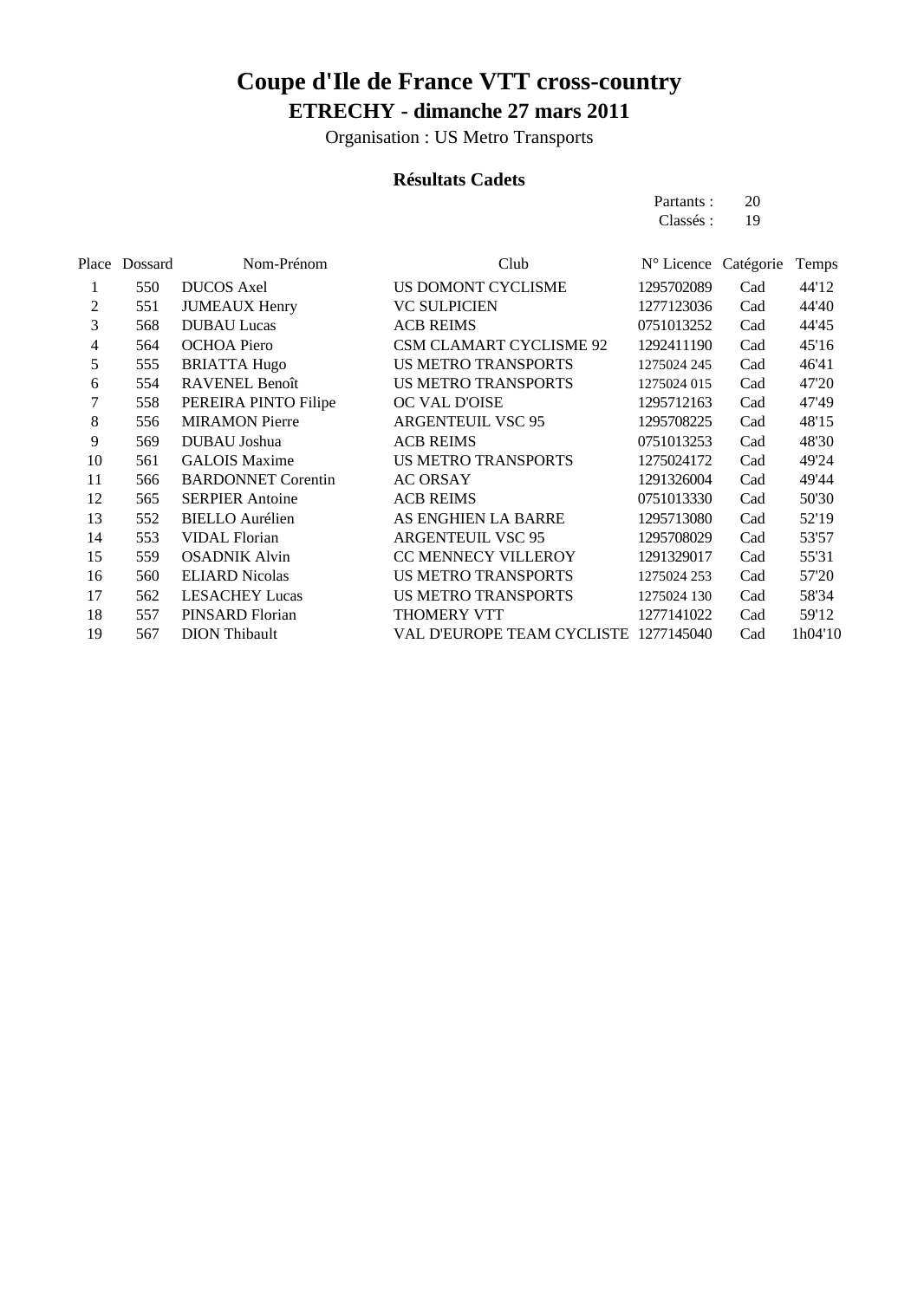Organisation : US Metro Transports

### **Résultats Juniors**

Partants : 9

|   |               |                               |                                         | Classés :                  |      |         |
|---|---------------|-------------------------------|-----------------------------------------|----------------------------|------|---------|
|   | Place Dossard | Nom-Prénom                    | Club                                    | N° Licence Catégorie Temps |      |         |
|   | 353           | <b>DELON</b> Denis            | <b>ARGENTEUIL VSC 95</b>                | 1295708418                 | Junh | 1h26'10 |
| 2 | 354           | <b>RIGAUD Nicolas</b>         | <b>ARGENTEUIL VSC 95</b>                | 1295708415                 | Junh | 1h26'10 |
| 3 | 351           | <b>BOURDEVAIRE Jean-Louis</b> | US DOMONT CYCLISME                      | 1295702144                 | Junh | 1h27'59 |
| 4 | 356           | <b>CALDERAN Calvin</b>        | <b>CS BRETIGNY</b>                      | 1291347EC                  | Junh | 1h37'53 |
| 5 | 355           | <b>BARRAULT Bastien</b>       | EC BOUCLES DE LA MARNE                  | 1277126060                 | Junh | 1T      |
| 6 | 357           | <b>MORLET</b> Clément         | VAL D'EUROPE TEAM CYCLISTE 1277145037   |                            | Junh |         |
|   | 358           | <b>GIROUT Yann</b>            | LES BLEUS DE FRANCE SURESNES 1292402105 |                            | Junh |         |
|   |               |                               |                                         |                            |      |         |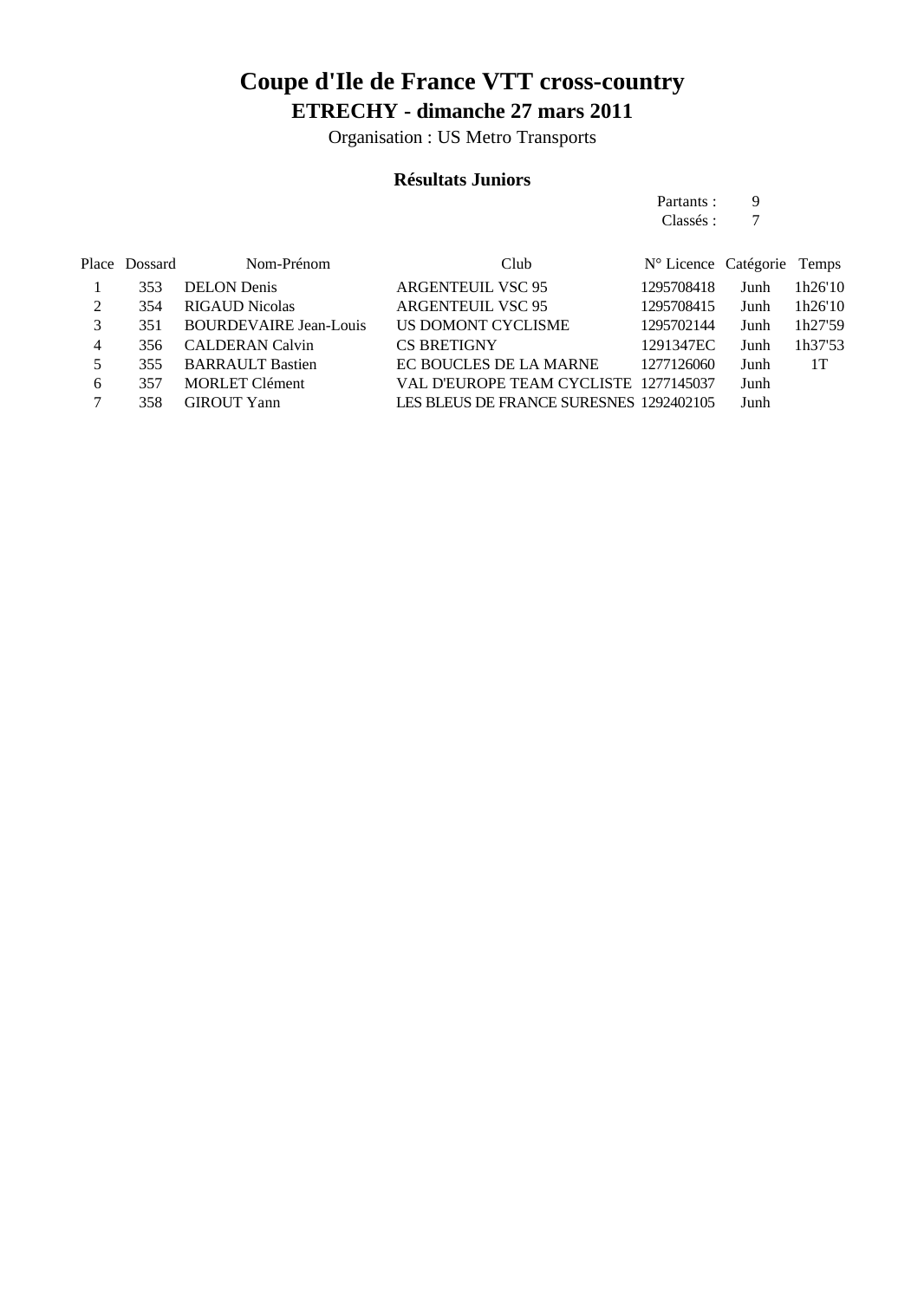Organisation : US Metro Transports

#### **Résultats Seniors et Juniors Féminines**

Partants : 9<br>Classés : 9  $\mathop{\rm Class\'es}\nolimits$  :

|   | Place Dossard | Nom-Prénom              | Club                                    | N° Licence Catégorie Temps |       |         |
|---|---------------|-------------------------|-----------------------------------------|----------------------------|-------|---------|
|   | 424           | <b>BOULAY Laure</b>     | <b>OC VAL D'OISE</b>                    | 1295712184                 | Sen F | 1h14'30 |
| 2 | 426           | <b>CARRE Ludivine</b>   | CSM VILLENEUVE LA GARENNE 1292420172    |                            | Sen F | 1h21'22 |
| 3 | 451           | <b>SERPIER Marine</b>   | <b>ACB REIMS</b>                        | 0751013331                 | Jun F | 1h23'50 |
| 4 | 425           | PRUDHOMME Nadège        | TAC CYCLISME                            | 1062127002                 | Sen F | 1h24'20 |
| 5 | 420           | <b>ALVES</b> Gwendoline | LES BLEUS DE FRANCE SURESNES 1292402085 |                            | Sen F | 1h25'20 |
| 6 | 450           | <b>POULIN</b> Lucille   | BIKER'S CLUB NOISY LE GRAND 1293507071  |                            | Jun F | 1h26'29 |
|   | 423           | <b>LEGROS</b> Angeline  | LES BLEUS DE FRANCE SURESNES 1292402101 |                            | Sen F | 1h27'46 |
| 8 | 421           | <b>RAVENEL Claudia</b>  | US METRO TRANSPORTS                     | 1275024212                 | Sen F | 1h28'18 |
| 9 | 422           | PFLUKE Lillian          | US METRO TRANSPORTS                     | 1275024073                 | Sen F | 1h28'54 |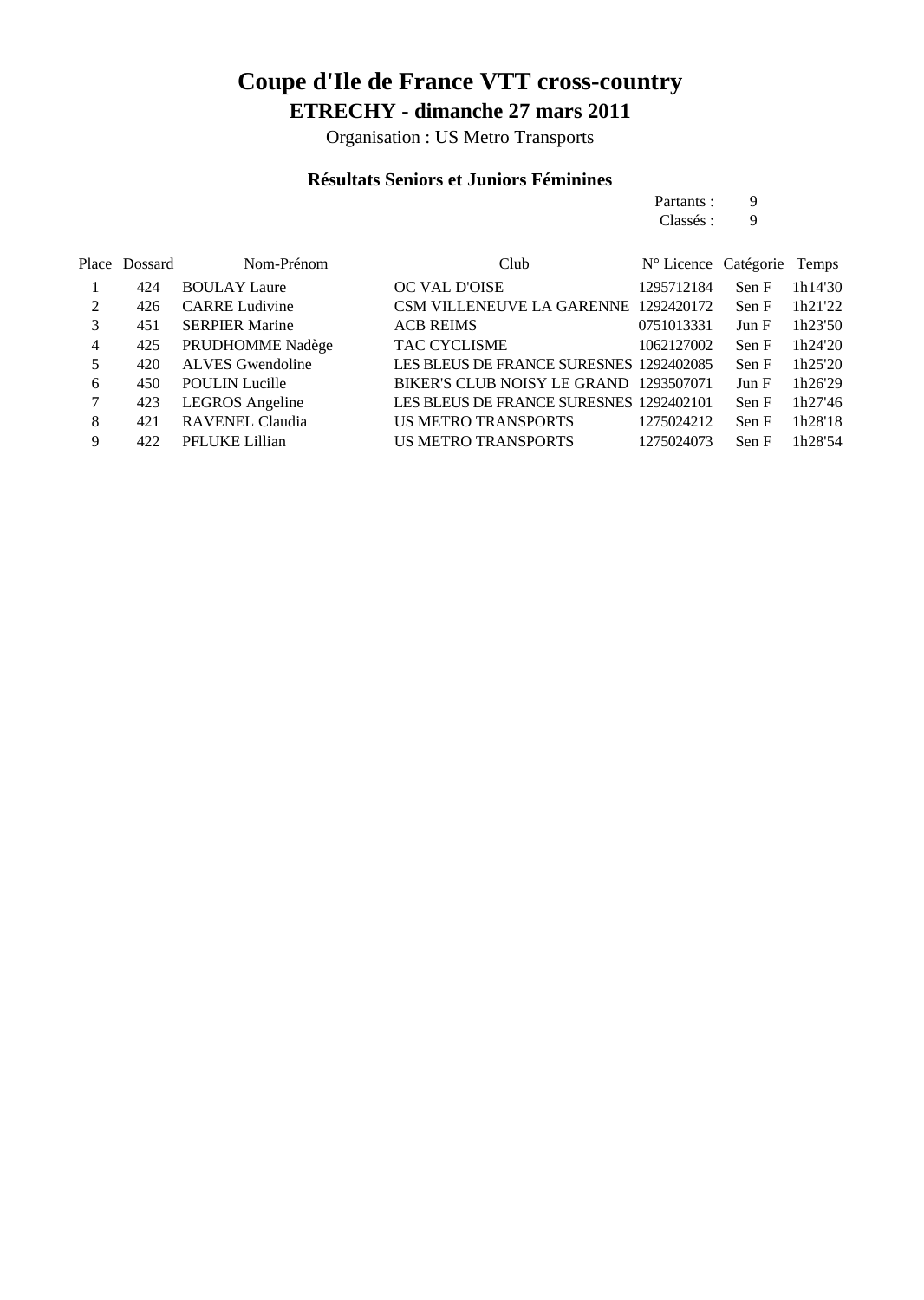Organisation : US Metro Transports

### **Résultats Espoirs**

| Partants: | 11 |
|-----------|----|
| Classés : | 8  |

|   | Place Dossard | Nom-Prénom                | Club                                    | N° Licence Catégorie Temps |     |         |
|---|---------------|---------------------------|-----------------------------------------|----------------------------|-----|---------|
|   | 100           | <b>BOURDEVAIRE Julien</b> | US DOMONT CYCLISME                      | 1295702118                 | Esp | 1h42'41 |
| 2 | 101           | LE CLAINCHE Jimmy         | US DOMONT CYCLISME                      | 1295702076                 | Esp | 1h44'16 |
|   | 105           | N'GUYEN Maxime            | US DOMONT CYCLISME                      | 1295702162                 | Esp | 1h48'40 |
| 4 | 104           | <b>NOGUEIRA Romain</b>    | LES BLEUS DE FRANCE SURESNES 1292402117 |                            | Esp | 1h50'02 |
| 5 | 106           | RAVENEL Jérémy            | US METRO TRANSPORTS                     | 1275024058                 | Esp | 1h50'42 |
| 6 | 110           | LAMY Benjamin             | <b>US METRO TRANSPORTS</b>              | 1275024248                 | Esp | 1T      |
|   | 112           | <b>LEMOINE Thomas</b>     | <b>LA PEDALE FERTOISE</b>               | 1277102115                 | Esp | 1T      |
| 8 | 108           | <b>TYBURN</b> Arnaud      | LES BLEUS DE FRANCE SURESNES 1292402106 |                            | Esp | 1T      |
|   |               |                           |                                         |                            |     |         |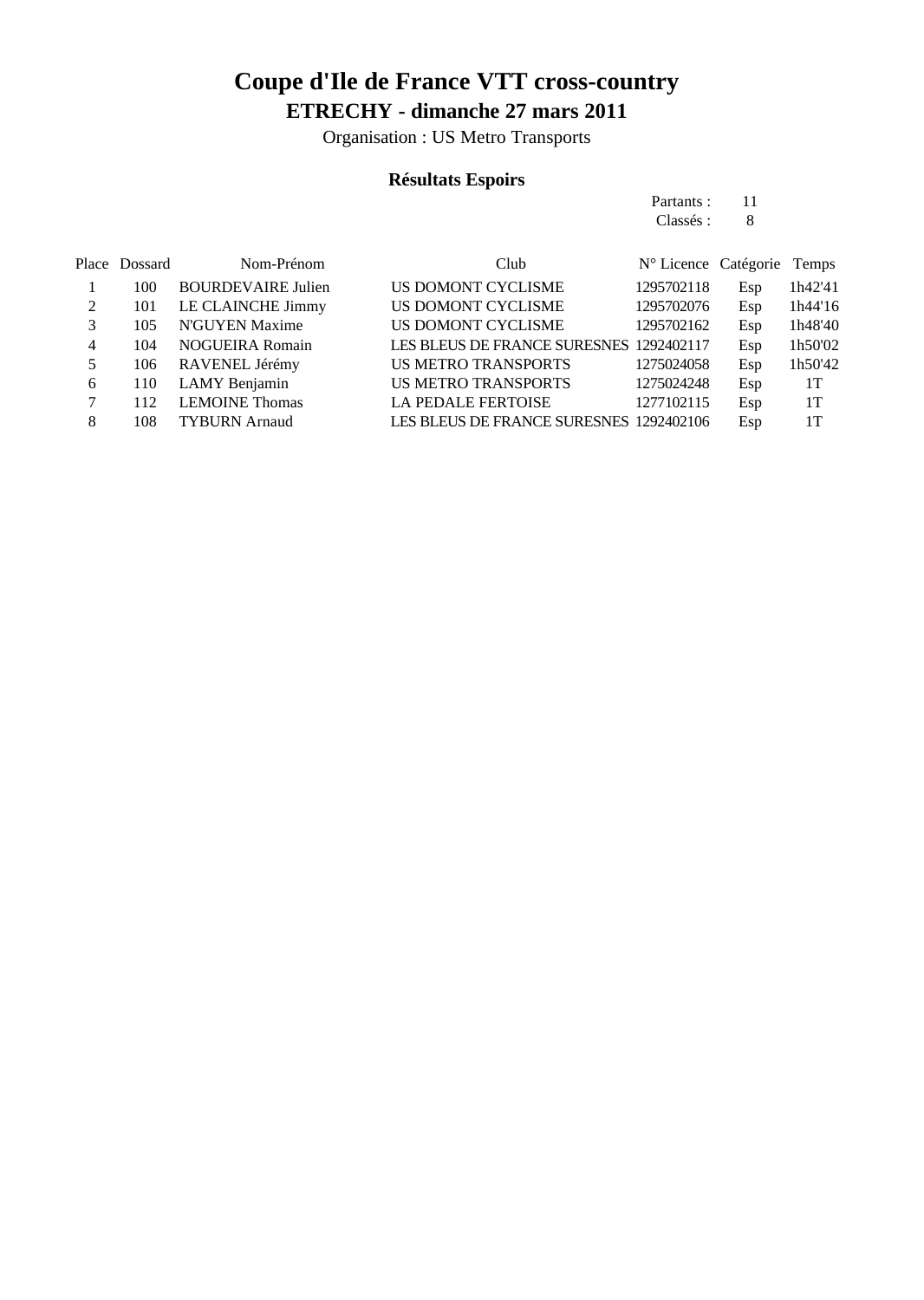Organisation : US Metro Transports

### **Résultats Seniors**

| Partants: | 21 |
|-----------|----|
| Classés : | 19 |

|    | Place Dossard | Nom-Prénom                    | Club                                    | N° Licence Catégorie |     | Temps   |
|----|---------------|-------------------------------|-----------------------------------------|----------------------|-----|---------|
|    | 2             | <b>DUBAU Ludovic</b>          | <b>ACB REIMS</b>                        | 0751013048           | Sen | 1h41'16 |
| 2  | 3             | <b>MARILLAUD Fabien</b>       | PAC SANNOIS 95                          | 1295714487           | Sen | 1h42'07 |
| 3  | 6             | DELAMARRE Christophe          | LES BLEUS DE FRANCE SURESNES 1292402001 |                      | Sen | 1h42'55 |
| 4  |               | <b>CHOISY</b> Emeric          | CMA 93 BIGMAT                           | 1293505057           | Sen | 1h43'19 |
| 5  | 5.            | <b>CHARTIER Cédric</b>        | LES BLEUS DE FRANCE SURESNES 1292402008 |                      | Sen | 1h45'40 |
| 6  | 16            | LAMBIN Jérémy                 | <b>OC VAL D'OISE</b>                    | 1295712244           | Sen | 1h46'20 |
| 7  | 15            | <b>VAUCHELLE Nicolas</b>      | OC VAL D'OISE                           | 1295712162           | Sen | mt      |
| 8  | 9             | <b>LEGROS</b> Thomas          | LES BLEUS DE FRANCE SURESNES 1292402002 |                      | Sen | 1h49'20 |
| 9  | 10            | <b>ALVES</b> Arnaud           | LES BLEUS DE FRANCE SURESNES 1292402069 |                      | Sen | 1h50'02 |
| 10 | 4             | <b>WASZCZYSZYN Olivier</b>    | US DOMONT CYCLISME                      | 1295702048           | Sen | 1h53'36 |
| 11 | 12            | <b>FORLINI</b> Grégory        | BIKER'S CLUB NOISY LE GRAND 1293507068  |                      | Sen | 1h53'53 |
| 12 | 11            | <b>ARNOULD</b> Aurélien       | <b>ESC MEAUX</b>                        | 1277101356           | Sen | 1h54'40 |
| 13 | 7             | <b>GARCIA Clément</b>         | LES BLEUS DE FRANCE SURESNES 1292402076 |                      | Sen | 1h55'17 |
| 14 | 21            | JACQUET Sylvain               | <b>ST DENIS CYCLISME</b>                | 2401007024           | Sen | mt      |
| 15 | 17            | <b>LEGROS Thibault</b>        | LES BLEUS DE FRANCE SURESNES 1292402096 |                      | Sen | 1h56'09 |
| 16 | 18            | ROUSSEL Johann                | US DOMONT CYCLISME                      | 1295702082           | Sen | 2h04'58 |
| 17 | 14            | <b>CLUZET</b> Geoffray        | <b>THOMERY VTT</b>                      | 1277141049           | Sen | 1T      |
| 18 | 22            | <b>GESLIN Cyril</b>           | NL                                      | 24/6/73              | Sen | 1T      |
| 19 | 13            | <b>MAHEUX-JOURET Geoffrey</b> | TEAM VTT MAISSE                         | 1291325001           | Sen | 1T      |
|    |               |                               |                                         |                      |     | 1T      |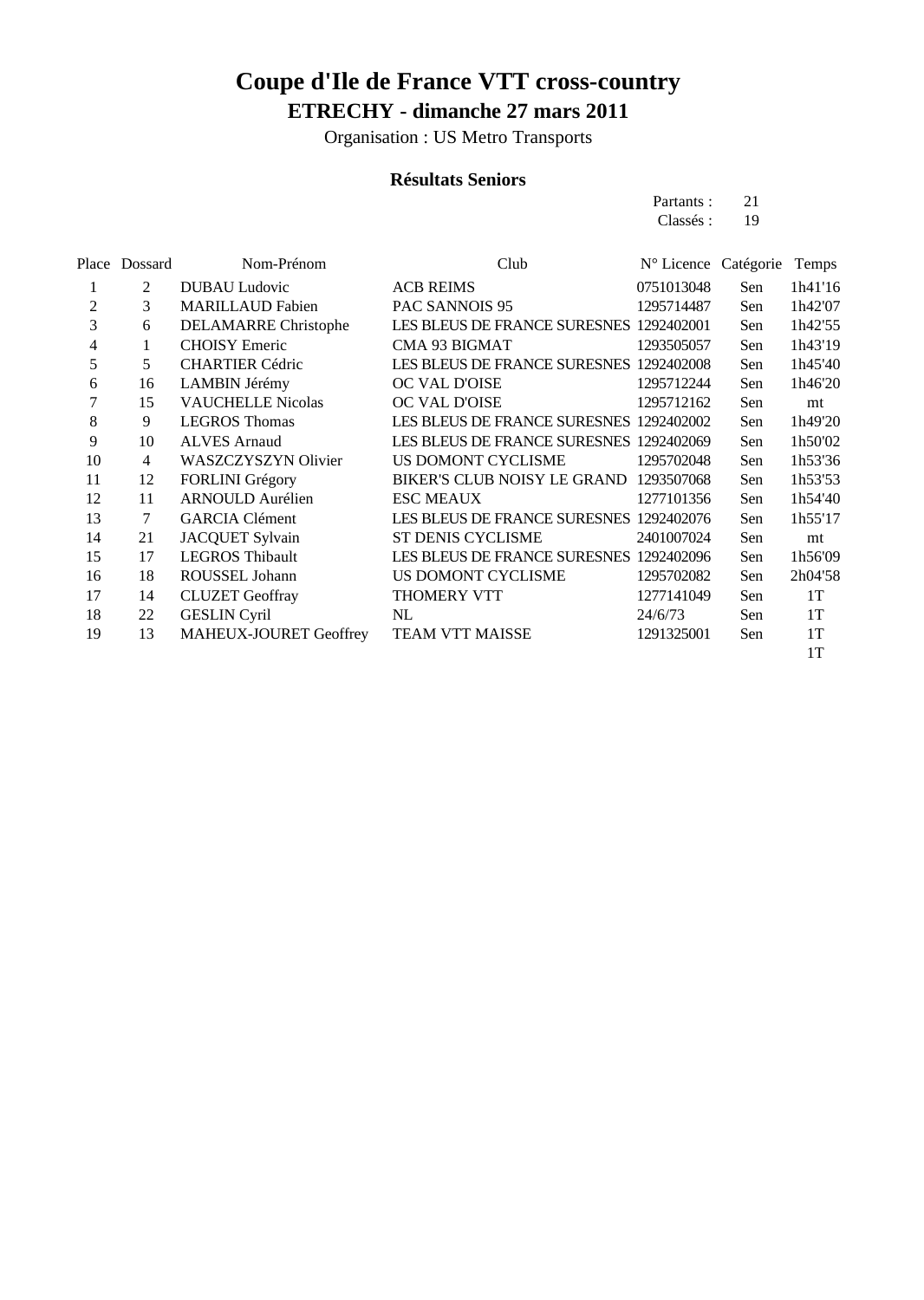Organisation : US Metro Transports

### **Résultats Masters 1-2**

| Partants: | 32 |
|-----------|----|
| Classés : | 32 |

|                         | Place Dossard | Nom-Prénom                  | Club                                    | N° Licence Catégorie |           | Temps   |
|-------------------------|---------------|-----------------------------|-----------------------------------------|----------------------|-----------|---------|
| 1                       | 222           | LEFEVRE Sébastien           | <b>ACB REIMS</b>                        | 0751013300           | Mas $1/2$ | 1h38'51 |
| $\overline{c}$          | 202           | <b>BERAUD</b> Jean-Baptiste | EC BOUCLES DE LA MARNE                  | 1277126039           | Mas $1/2$ | 1h45'00 |
| 3                       | 201           | LOY Hervé                   | <b>TEAM BONNAT91</b>                    | 1291309055           | Mas $1/2$ | 1h45'55 |
| $\overline{\mathbf{4}}$ | 214           | <b>MADEC</b> Stéphane       | <b>US METRO TRANSPORTS</b>              | 1275024094           | Mas $1/2$ | 1h46'20 |
| 5                       | 224           | <b>PETIAUT</b> Pierre       | LES BLEUS DE FRANCE SURESNES 1292402084 |                      | Mas $1/2$ | 1h48'35 |
| 6                       | 225           | <b>DEHEYN</b> Thibaut       | LES BLEUS DE FRANCE SURESNES 1292402020 |                      | Mas $1/2$ |         |
| 7                       | 236           | <b>JAN</b> Guillaume        | NL                                      |                      | Mas $1/2$ |         |
| 8                       | 220           | <b>CARREIRA</b> Jean-Pierre | BIKER'S CLUB NOISY LE GRAND 1293507074  |                      | Mas $1/2$ |         |
| 9                       | 219           | <b>AUROUX Stéphane</b>      | BIKER'S CLUB NOISY LE GRAND             | 1293507241           | Mas $1/2$ |         |
| 10                      | 203           | <b>MILLOT</b> Christophe    | <b>US METRO TRANSPORTS</b>              | 1275024118           | Mas $1/2$ |         |
| 11                      | 229           | <b>BABAULT</b> Christophe   | LES BLEUS DE FRANCE SURESNES 1292402116 |                      | Mas $1/2$ |         |
| 12                      | 205           | <b>MATHIEU Christophe</b>   | <b>TEAM VTT MAISSE</b>                  | 1291325042           | Mas $1/2$ |         |
| 13                      | 235           | <b>MARIA</b> Baptiste       | <b>VS CACIEN</b>                        | 1845261333           | Mas $1/2$ |         |
| 14                      | 234           | GAPPINI Frédéric            | <b>VS CACIEN</b>                        | 1845261307           | Mas $1/2$ |         |
| 15                      | 215           | <b>CABOCHE Sébastien</b>    | <b>VS CACIEN</b>                        | 1845261331           | Mas $1/2$ |         |
| 16                      | 207           | FADDA Jean-Christophe       | <b>TEAM VTT MAISSE</b>                  | 1291325040           | Mas $1/2$ |         |
| 17                      | 210           | <b>GIRARD Hugo</b>          | UCM VENEUX LES SABLONS                  | 1277142030           | Mas $1/2$ |         |
| 18                      | 230           | <b>ROCHA</b> Srge           | LES BLEUS DE FRANCE SURESNES 1292402115 |                      | Mas $1/2$ |         |
| 19                      | 206           | <b>BARNEDES</b> Emmanuel    | <b>US METRO TRANSPORTS</b>              | 1275024164           | Mas $1/2$ | 1T      |
| 20                      | 231           | <b>ABERBOUR Jérome</b>      | LES BLEUS DE FRANCE SURESNES 1292402114 |                      | Mas $1/2$ | 1T      |
| 21                      | 232           | <b>BEZZAZI</b> Kamel        | <b>TEAM BONNAT91</b>                    | 1291309011           | Mas $1/2$ | 1T      |
| 22                      | 211           | <b>COLIN Loîc</b>           | <b>UCM VENEUX LES SABLONS</b>           | 1277142026           | Mas $1/2$ | 1T      |
| 23                      | 233           | <b>KERLOCH Eric</b>         | <b>TEAM BONNAT91</b>                    | 1291309020           | Mas $1/2$ | 1T      |
| 24                      | 228           | <b>TIXIER Sébastien</b>     | LES BLEUS DE FRANCE SURESNES 12402010ec |                      | Mas $1/2$ | 1T      |
| 25                      | 212           | <b>DRACK</b> Serge          | <b>THOMERY VTT</b>                      | 1277141048           | Mas $1/2$ | 1T      |
| 26                      | 217           | <b>TISSIER Sébastien</b>    | <b>TEAM VTT MAISSE</b>                  | 1291325038           | Mas $1/2$ | 1T      |
| 27                      | 223           | FERNANDES José              | US DOMONT CYCLISME                      | 1295702080           | Mas $1/2$ | 1T      |
| 28                      | 213           | <b>BERTOUX Jérome</b>       | <b>US METRO TRANSPORTS</b>              | 1275024141           | Mas $1/2$ | 1T      |
| 29                      | 218           | <b>GRAZIANI</b> Francky     | <b>ESC MEAUX</b>                        | 1277101018           | Mas $1/2$ | 1T      |
| 30                      | 227           | <b>QUESNEL Fabien</b>       | LES BLEUS DE FRANCE SURESNES 1292402007 |                      | Mas $1/2$ | 1T      |
| 31                      | 20            | <b>MULLER Christophe</b>    | NL                                      |                      | Sen       | 1T      |
| 32                      | 226           | PICQUOT Cédric              | LES BLEUS DE FRANCE SURESNES 1292402111 |                      | Mas $1/2$ | 1T      |
|                         |               |                             |                                         |                      |           |         |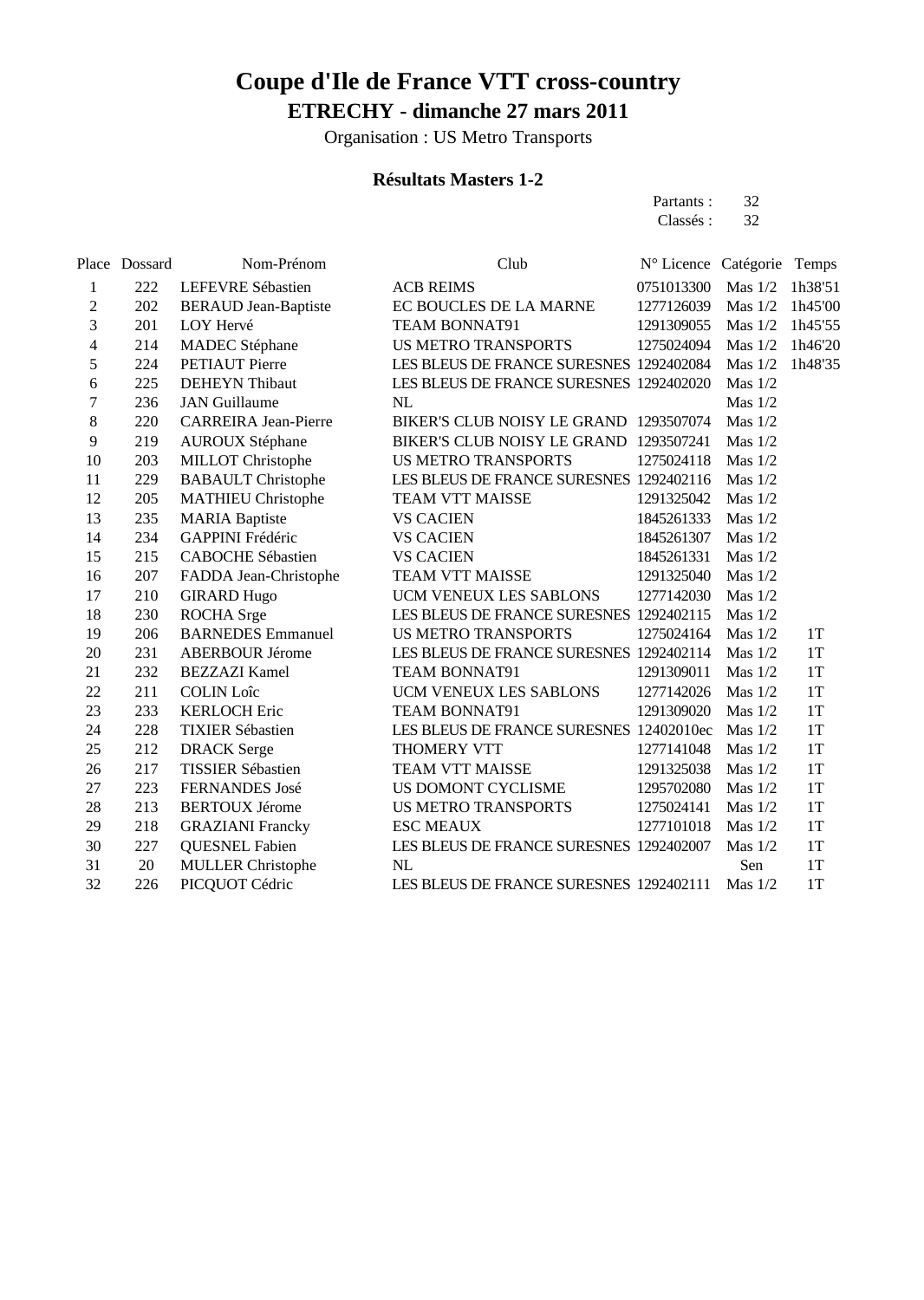Organisation : US Metro Transports

### **Résultats Masters 3-4-5**

| Partants: | 46 |
|-----------|----|
| Classés : | 43 |

|                          | Place Dossard | Nom-Prénom                  | Club                                    | N° Licence Catégorie |           | Temps   |
|--------------------------|---------------|-----------------------------|-----------------------------------------|----------------------|-----------|---------|
| $\mathbf{1}$             | 314           | PHILIPP Jean-Jacques        | EC BOUCLES DE LA MARNE                  | 1277126096           | Mas 5     | 1h27'12 |
| $\overline{\mathbf{c}}$  | 302           | PACHOT Stéphane             | EC MORSANG SUR ORGE                     | 1291339029           | Mas5      | 1h29'10 |
| 3                        | 300           | PAUCHARD Stéphane           | <b>ESC MEAUX</b>                        | 1277101266           | Mas 3/4   | 1h29'56 |
| $\overline{\mathcal{L}}$ | 301           | CHABOT Jean-François        | UCM VENEUX LES SABLONS                  | 1277142032           | Mas 3/4   | 1h30'04 |
| 5                        | 305           | <b>CORBEAU Laurent</b>      | EC MONTGERON VIGNEUX                    | 1291307045           | Mas 3/4   | 1h31'10 |
| 6                        | 327           | <b>BOMBARDIERI Hervé</b>    | PAC SANNOIS 95                          | 1295714472           | Mas 3/4   | 1h32'25 |
| $\boldsymbol{7}$         | 303           | <b>POITEVIN Francis</b>     | TEAM VTT MAISSE                         | 1291325054           | Mas 3/4   | 1h32'40 |
| 8                        | 307           | <b>LELONG Olivier</b>       | LA PEDALE FERTOISE                      | 1277102167           | Mas 3/4   | 1h33'50 |
| 9                        | 304           | <b>MICHOUT Eric</b>         | <b>US METRO TRANSPORTS</b>              | 1275024237           | Mas 3/4   | mt      |
| $10\,$                   | 317           | <b>DONATI</b> Jean-François | <b>US RIS ORANGIS</b>                   | 1291322062           | Mas 3/4   | 1h36'05 |
| 11                       | 332           | <b>CORDELLIER Hervé</b>     | BIKER'S CLUB NOISY LE GRAND             | 1293507070           | Mas 3/4   | 1h36'37 |
| 12                       | 326           | <b>BAILLEUL Michel</b>      | <b>US METRO TRANSPORTS</b>              | 1275024165           | Mas5      | 1h37'23 |
| 13                       | 306           | <b>GRANGE Jean-Claude</b>   | <b>JS FERTE GAUCHER</b>                 | 1277114096           | Mas 5     | 1h37'53 |
| 14                       | 338           | <b>PAJOT</b> Pascal         | <b>UCGS</b>                             | 1845070108           | Mas $3/4$ | 1h39'10 |
| 15                       | 342           | <b>DAIRE FRANCIS</b>        | NL                                      |                      |           | 1h40'13 |
| 16                       | 328           | <b>LABARRE</b> Christophe   | <b>SVP</b>                              | 1293509135           | Mas $3/4$ | 1h40'25 |
| 17                       | 315           | <b>DELOM</b> Philippe       | TEAM VTT MAISSE                         | 1291325033           | Mas $3/4$ | 1h40'35 |
| 18                       | 311           | PINSARD Frédéric            | THOMERY VTT                             | 1277141002           | Mas 3/4   | 1h40'40 |
| 19                       | 318           | <b>PARMENTIER Franck</b>    | BIKER'S CLUB NOISY LE GRAND             | 1293507203           | Mas 3/4   | 1h41'03 |
| 20                       | 341           | RINCENT J-PHILIPPE          | NL                                      | 15/4/64              | Mas 3/4   | 1h42'02 |
| 21                       | 313           | <b>MEDIN</b> Pascal         | <b>US TRILPORT</b>                      | 1277132037           | Mas 3/4   |         |
| 22                       | 333           | <b>BULLIOT</b> Jean-Michel  | EC MONTGERON VIGNEUX                    | 1291307189           | Mas 3/4   |         |
| 23                       | 312           | <b>TROUVE Dominique</b>     | OC VAL D'OISE                           | 1295712032           | Mas 3/4   |         |
| 24                       | 316           | VIDAL Gérard                | PAC SANNOIS 95                          | 1295714404           | Mas 5     |         |
| 25                       | 335           | <b>JUPILLAT</b> Christian   | LES BLEUS DE FRANCE SURESNES 1292402042 |                      | Mas 5     |         |
| 26                       | 310           | LE MOAL Yannick             | EC MORSANG SUR ORGE                     | 1291339006           | Mas 3/4   |         |
| 27                       | 336           | <b>MORLET Thierry</b>       | NL                                      | NL                   | Mas 3/4   |         |
| 28                       | 346           | <b>DUEZ DAVID</b>           | NL                                      | 4/4/70               | Mas 3/4   |         |
| 29                       | 340           | POULLIN FABRICE             | NL                                      |                      | Mas 5     |         |
| 30                       | 343           | COQUILLARD PATRICK          | NL                                      |                      | Mas 3/4   |         |
| 31                       | 321           | <b>OSADNICK Alain</b>       | CC MENNECY VILLEROY                     | 1291329016           | Mas 3/4   |         |
| 32                       | 319           | DUCOS Frédéric              | TEAM VTT MAISSE                         | 1291325069           | Mas 3/4   |         |
| 33                       | 320           | <b>GRANDCLAUDON Yves</b>    | THOMERY VTT                             | 1277141083           | Mas 5     |         |
| 34                       | 334           | <b>MEYER Raoul</b>          | EC MONTGERON VIGNEUX                    | 1291307234           | Mas $3/4$ |         |
| 35                       | 339           | <b>CHABANAUD Ludovic</b>    | NL                                      |                      |           |         |
| 36                       | 323           | <b>NOÊL</b> Franck          | LES KOYOTES                             | 1275003006 Mas 3/4   |           |         |
| 37                       | 324           | <b>HANDJIAN</b> Pierre      | BIKER'S CLUB NOISY LE GRAND 1293507149  |                      | Mas $3/4$ |         |
| 38                       | 329           | <b>GRAZIANI</b> René        | <b>ESC MEAUX</b>                        | 1277101360           | Mas 5     | 1T      |
| 39                       | 345           | <b>LAVIELLE REGIS</b>       | NL                                      |                      |           | 1T      |
| 40                       | 331           | <b>BARRAULT Noël</b>        | EC BOUCLES DE LA MARNE                  | 1277126131           | Mas $3/4$ | 1T      |
| 41                       | 347           | SANCHEZ JUANITO             | NL                                      |                      |           | 1T      |
| 42                       | 325           | <b>TIXIER Jean-Luc</b>      | LES BLEUS DE FRANCE SURESNES 1292402004 |                      | Mas5      | 1T      |
| 43                       | 344           | <b>BERAULT Claude</b>       | NL                                      |                      | Mas 5     | 1T      |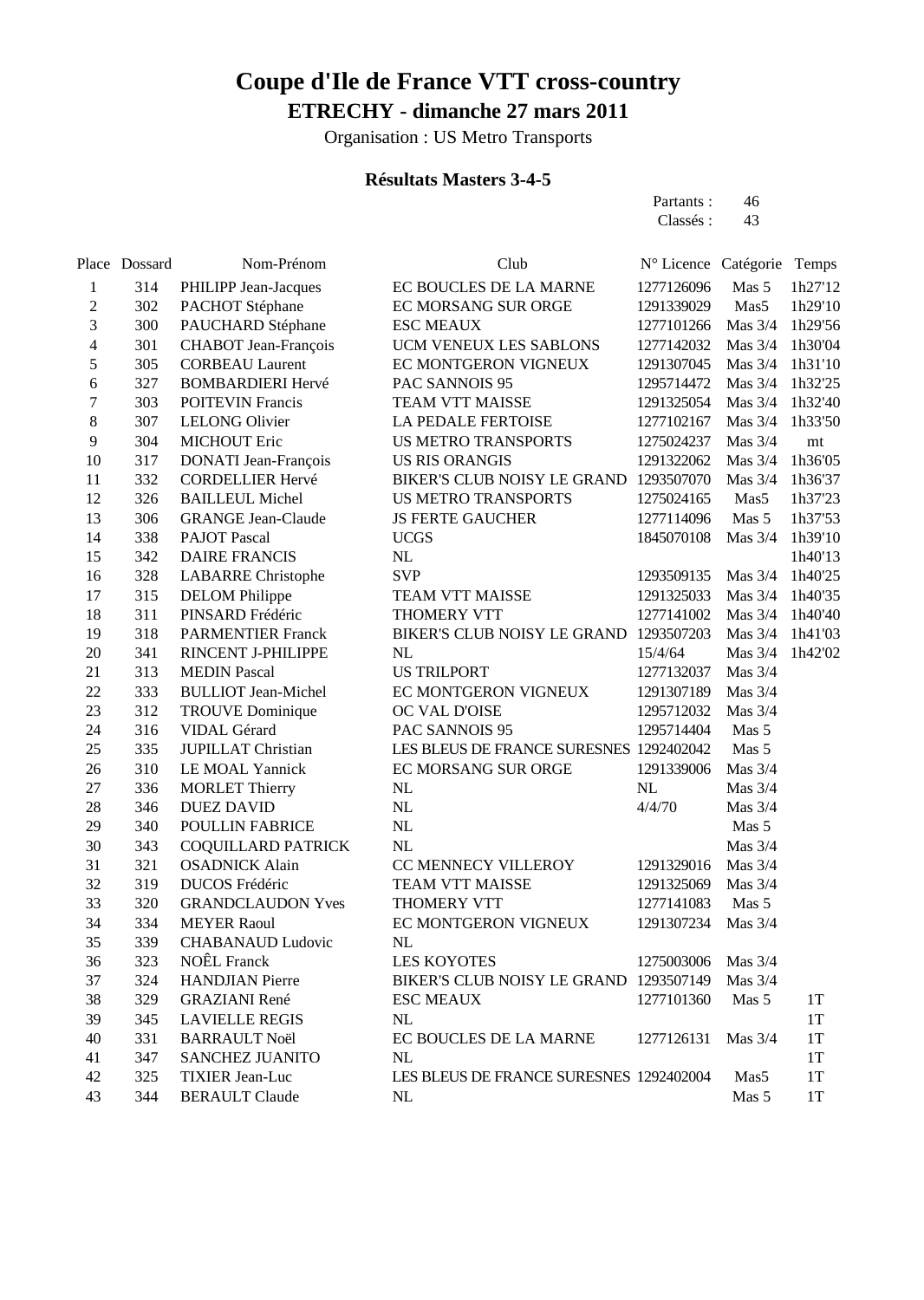Organisation : US Metro Transports

#### **Résultats Tandems**

Partants : 5<br>Classés : 4 Classés : 4

|                | Place Dossard | Nom-Prénom              | Club                                   | N° Licence Catégorie Temps |     |         |
|----------------|---------------|-------------------------|----------------------------------------|----------------------------|-----|---------|
|                | 401 A         | <b>SARTORI</b> Laurent  | LES BLEUS DE FRANCE SURESNE 1292402103 |                            | Tan | 1h41'42 |
|                | 401B          | <b>NARI</b> Olivier     | AS CORBEIL ESSONNES                    |                            | Tan |         |
| 2              | 407A          | <b>PORTIER Eric</b>     | NL                                     |                            | Tan | 1h42'49 |
|                | 407B          | <b>FOURNIER Pascal</b>  | NL                                     |                            | Tan |         |
| 3              |               | 406A HORUDKO Thierry    | NL                                     | NL                         | Tan | 1h48'31 |
|                | 406B          | <b>DELPECH Nathalie</b> | NL.                                    | NL                         | Tan |         |
| $\overline{4}$ | 403A          | <b>KNAUSS Thierry</b>   | <b>THOMERY VTT</b>                     | 1277141001                 | Tan | 1Т      |
|                | 403B          | <b>KNAUSS Sabine</b>    | <b>THOMERY VTT</b>                     | 1277141039                 | Tan |         |
|                |               |                         |                                        |                            |     |         |